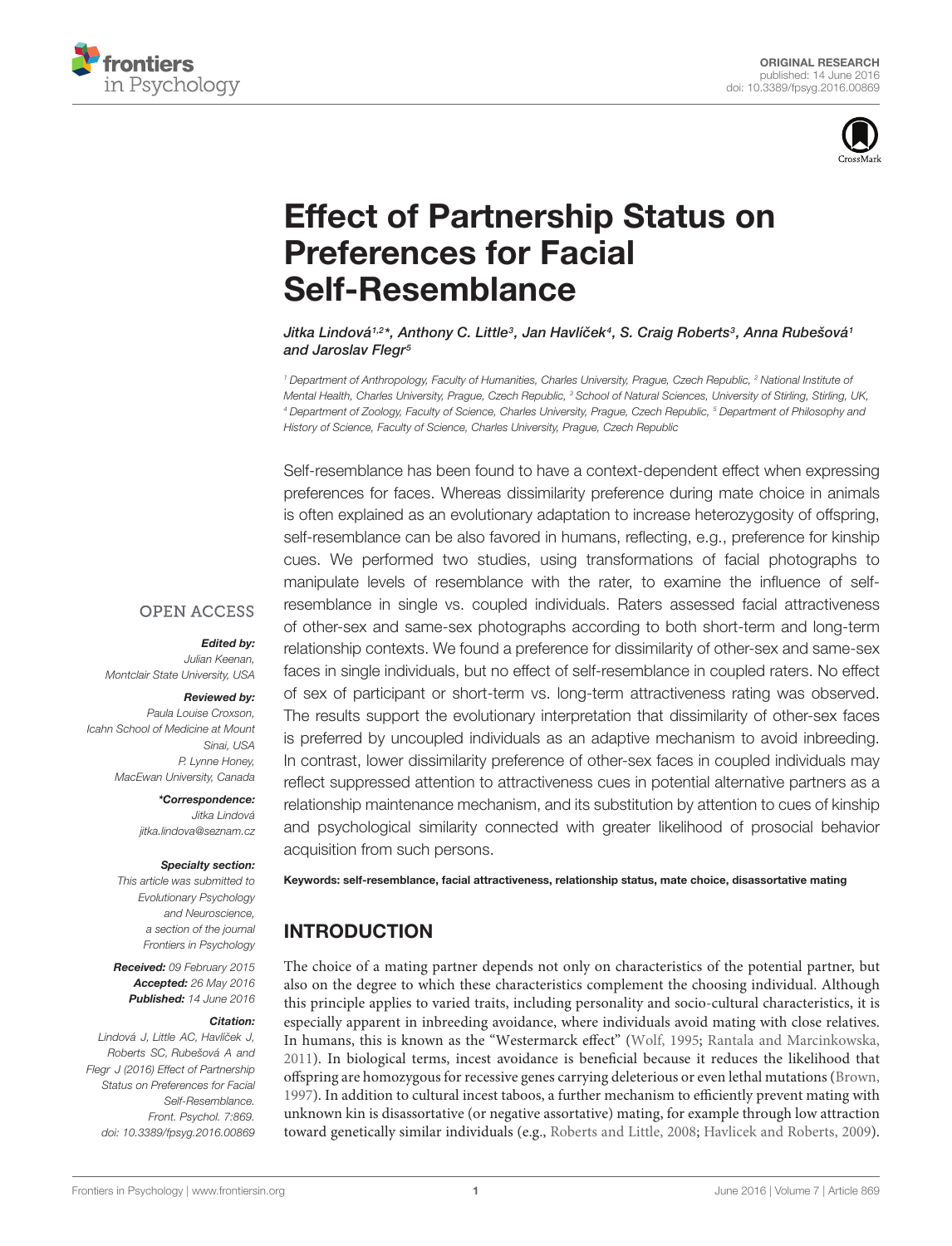This can bring additional benefits at the biological level, because disassortative mating increases heterozygosity in resulting offspring, which can lead to increased viability (e.g., higher disease resistance; [Brown,](#page-10-0) [1997\)](#page-10-0). In animals, disassortative mating preferences are commonly described across taxa and usually mediated by odor cues [\(Penn,](#page-10-2) [2002\)](#page-10-2). Some evidence suggests that humans also express disassortative odor preferences, at least under certain conditions [\(Havlicek and](#page-10-1) [Roberts,](#page-10-1) [2009\)](#page-10-1).

Despite these potential biological benefits, studies on human mate choice demonstrate that, with the possible exception of odor preferences, positive rather than negative assortative preferences are the rule: many studies show morphological [\(Zajonc et al.,](#page-11-3) [1987;](#page-11-3) [Bereczkei et al.,](#page-9-0) [2002;](#page-9-0) [Little et al.,](#page-10-3) [2006\)](#page-10-3) as well as psychosocial [\(Keller et al.,](#page-10-4) [1996;](#page-10-4) [Buston and Emlen,](#page-10-5) [2003\)](#page-10-5) similarity within couples (also termed 'homogamy'). This is no less the case in terms of facial preference. Research shows that individuals prefer faces of unfamiliar individuals who are genetically similar [\(Roberts et al.,](#page-11-4) [2005\)](#page-11-4), and experiments using morphing techniques to manipulate facial shape also typically report preference for similarity, not dissimilarity, in oppositesex faces [\(Penton-Voak et al.,](#page-11-5) [1999;](#page-11-5) [DeBruine,](#page-10-6) [2004;](#page-10-6) [Saxton](#page-11-6) [et al.,](#page-11-6) [2009;](#page-11-6) [DeBruine et al.,](#page-10-7) [2011;](#page-10-7) [Kocsor et al.,](#page-10-8) [2011;](#page-10-8) [Watkins](#page-11-7) [et al.,](#page-11-7) [2011\)](#page-11-7). Similarity preferences extend to actual choice of facially similar individuals [\(Griffiths and Kunz,](#page-10-9) [1973;](#page-10-9) [Hinsz,](#page-10-10) [1989\)](#page-10-10). Positive assortative mating has been explained in terms of several psychosocial benefits, such as higher satisfaction in longterm couples with similar traits, including personality, attitudes, values, and intelligence [\(Klohnen and Mendelsohn,](#page-10-11) [1998;](#page-10-11) [Watson](#page-11-8) [et al.,](#page-11-8) [2004;](#page-11-8) [Luo and Klohnen,](#page-10-12) [2005;](#page-10-12) Štěrbová and Valentova, [2012\)](#page-11-9). It could also help to prevent disruption of coadapted gene complexes, i.e., sets of genes whose effects are facilitated by interactions among them [\(Read and Harvey,](#page-11-10) [1988\)](#page-11-10). Preference for facial self-resemblance further likely derives from associations between self-resemblance and perceived levels of future social support, because individuals receive greater support from kin compared to non-related individuals [\(DeBruine et al.,](#page-10-13) [2005\)](#page-10-13). These associations are likely to develop early in life, through sexual imprinting-like processes whereby an individual comes to prefer potential mates resembling his/her other-sex parent [\(Bereczkei et al.,](#page-9-1) [2004\)](#page-9-1). An alternative mechanism is self-referent phenotype matching, in which individuals prefer those who resemble themselves, rather than kin (e.g., [Bressan and Zucchi,](#page-9-2) [2009\)](#page-9-2).

Using experimental manipulation of facial images, some authors intended to differentiate the opposite tendencies toward disassortative and assortative mating by contrasting the self-resemblance effect on short-term vs. long-term facial attractiveness ratings. Physical attraction is considered to be the dominant criterion for mate choice in the short-term context [\(Gangestad and Simpson,](#page-10-14) [2000\)](#page-10-14) potentially leading to preference for cues of genetic dissimilarity, and psychological benefits associated with assortative mating were considered to play a greater role when looking for a long-term partner leading to preference for similarity cues [\(Trivers,](#page-11-11) [1971\)](#page-11-11). [DeBruine](#page-10-15) [\(2005\)](#page-10-15) indeed showed that in the short-term but not in the longterm mating context, self-resemblance moderately decreased attractiveness ratings of opposite-sex faces. However, [Saxton et al.](#page-11-6) [\(2009\)](#page-11-6) conversely found a preference for self-resembling faces in the short-term, but not the long-term context. Overall, the effect of the (instruction based) short-term vs. long-term attractiveness distinction when assessing self-resembling/dissimilar faces is ambiguous. It might be that this approach suffers from low external validity when it requires that participants concentrate on different aspects of visual attractiveness of a face solely on the basis of different verbal instructions. In consequence, participants may rate facial attractiveness identically in both cases, or tend to take other than physical (e.g., social) cues into account when performing the long-term attractiveness ratings, as was shown by [Little et al.](#page-10-16) [\(2008;](#page-10-16) see also: [Confer et al.,](#page-10-17) [2010\)](#page-10-17).

It seems more efficient to employ participants' biosocial contexts to investigate the contrasting effects of disassortative and assortative mating preferences. For example, [DeBruine et al.](#page-10-7) [\(2011\)](#page-10-7) showed that having male brothers increased women's aversion to self-resembling opposite-sex faces, possibly due to stronger learning or motivation for incest-avoidance in women with many opposite-sex kin in her childhood surroundings. A positive effect of self-resemblance on facial preferences was found in women with a positive emotional relationship with their father [\(Watkins et al.,](#page-11-7) [2011\)](#page-11-7), and preference for facial similarity was stronger during high progesterone phases of the menstrual cycle [\(DeBruine et al.,](#page-10-13) [2005\)](#page-10-13).

In addition, previous studies have indicated that a positive effect of self-resemblance on facial preferences exists for same-sex but not other-sex faces [\(DeBruine,](#page-10-6) [2004\)](#page-10-6), and is stronger when women rate relatively masculinized compared to femininized male faces [\(Saxton et al.,](#page-11-6) [2009\)](#page-11-6).

# Current Study

One factor that, to date, has not been explored with regard to self-resemblance effects on facial preferences is the (longterm) partnership status of participants. On the basis of existing theory and evidence, we can formulate two opposing predictions regarding the effect of partnership status on self-resemblance preferences.

According to the one line of evidence, coupled and noncoupled individuals differ in their attentiveness to cues of sexual attractiveness; whereas non-coupled individuals are likely to consider sexual attraction strongly when judging others because they are more actively mate-searching, coupled individuals are less likely to be attentive to cues of sexual attractiveness. Romantically involved subjects were found to spend less time observing attractive opposite-sex individuals [\(Miller,](#page-10-18) [1997\)](#page-10-18), pay less visual attention to alternative partners [\(Maner et al.,](#page-10-19) [2008;](#page-10-19) [Koranyi and Rothermund,](#page-10-20) [2012\)](#page-10-20), show a lower differentiation between attractive and non-attractive individuals in the visual [\(Karremans et al.,](#page-10-21) [2011\)](#page-10-21) and olfactory domains [\(Lundström and](#page-10-22) [Jones-Gotman,](#page-10-22) [2009\)](#page-10-22), and rate attractiveness of opposite-sex strangers lower than controls [\(Simpson et al.,](#page-11-12) [1986\)](#page-11-12). [Koranyi and](#page-10-20) [Rothermund](#page-10-20) [\(2012\)](#page-10-20) conclude that reciprocal romantic interest eliminates the automatic attentional bias toward attractive opposite-sex faces. In addition, it was suggested that coupled individuals are more likely to derogate the attractiveness of others as an adaptive relationship maintenance mechanism [\(Maner](#page-10-23)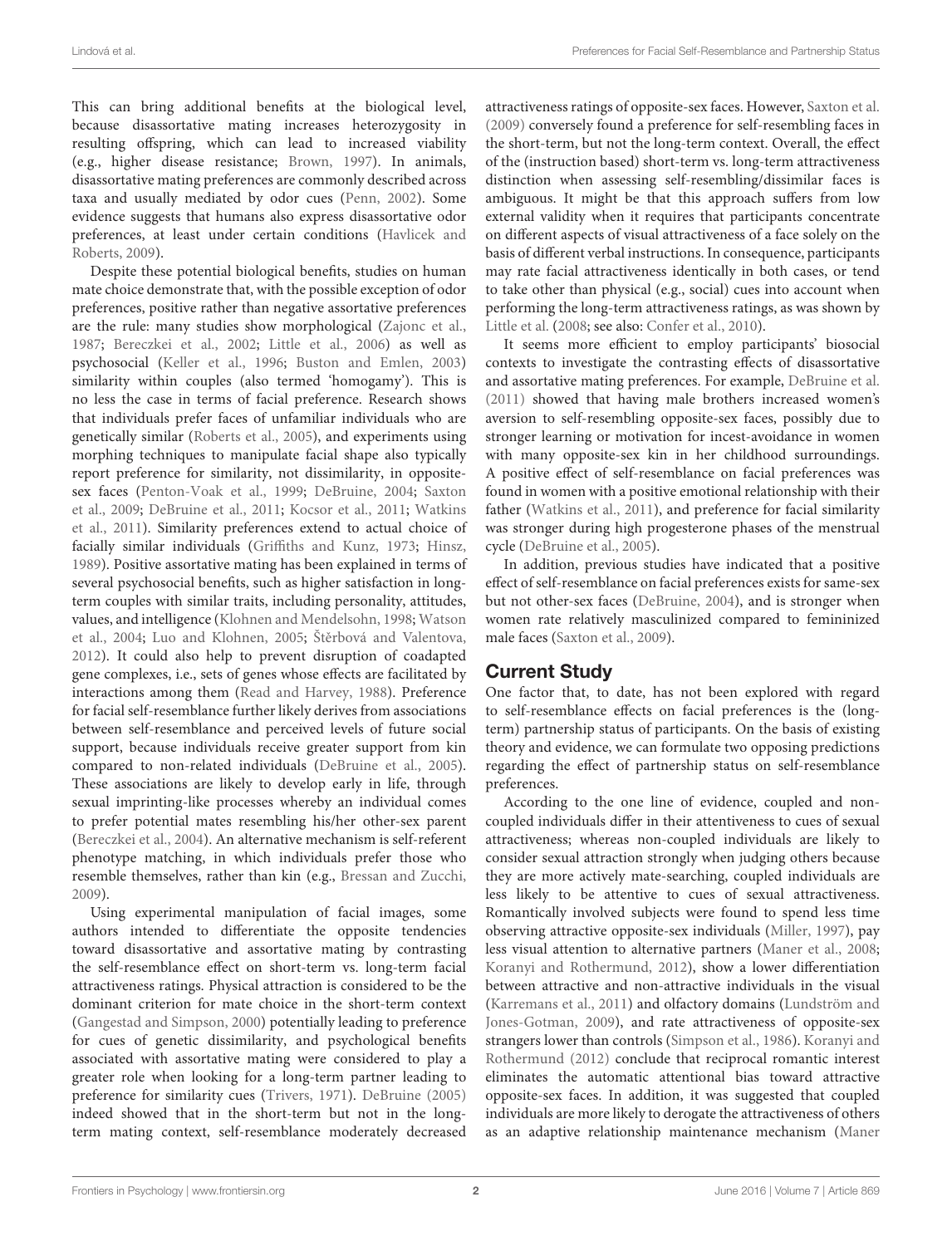[et al.,](#page-10-23) [2009\)](#page-10-23). Following this line of argument, we propose that being in a romantic relationship also reduces the perceptual preference for dissimilar faces, which is in single individuals proposed to serve as a mechanism to avoid mating with kin and increase levels of heterozygosity of potential offspring. In contrast, among coupled participants, other cues provided by facial appearance not directly related to mate-choice might become more important. First, cues of kinship are likely to be preferred because of their link with expectations of prosocial behavior [\(Trivers,](#page-11-11) [1971\)](#page-11-11). Field studies often show that support from kin is a dominant factor at least for women during their long-term partnership and regarding their reproductive success (e.g., [Bereczkei,](#page-9-3) [1998;](#page-9-3) [Leonetti et al.,](#page-10-24) [2004\)](#page-10-24). And second, cues of self-resemblance can be also favored in others reflecting the tendency to positive assortative pairing when choosing friends [\(Cohen,](#page-10-25) [1977;](#page-10-25) [Kandel,](#page-10-26) [1978\)](#page-10-26). In summary, this line of reasoning would lead to the prediction of a preference for dissimilarity when judging facial attractiveness in single participants, but to a preference of self-resemblance in coupled participants. (Note that this prediction is independent of the short- vs. long-term mating context distinction, and is expected to have a stronger effect than the instruction-based distinction of short- vs. long-term context, as it is based on proposed actual perceptual changes in coupled vs. single participants instead of struggling to provoke such changes through verbal instruction).

According to the other line of reasoning, however, being partnered vs. single and looking for a short- vs. long-term partner is strongly linked and leads to a contrasting prediction of higher dissimilarity preference in coupled than in uncoupled. Coupled individuals might be especially attentive to cues of genetic quality and compatibility because they may seek attractive extra-pair partners (who are argued to have "good genes") who are not expected to provide any paternal care (see e.g., [Gangestad and Thornhill,](#page-10-27) [2008\)](#page-10-27). Thus, the interest in facial cues of genetic quality may be relatively high, compared to singles (who are, somewhat speculatively, proposed to look for a long-term partner in the first place). Evidence consistent with this interpretation includes a greater preference for male masculinity among coupled regularly cycling women compared with uncoupled women [\(Little et al.,](#page-10-28) [2002\)](#page-10-28).

The first aim of our study was to test between these two lines of reasoning, where the former one leads to a prediction of facial similarity preference in coupled individuals and facial dissimilarity preference in singles, and the latter one leads to an opposite prediction of higher dissimilarity preference in coupled than uncoupled participants. In addition, we predicted higher preferences for dissimilar faces within the short-term relationship context than within the long-term relationship context, because the long-term context is associated with additional advantage of assortative mating with a partner with similar psychological characteristics [\(Luo and Klohnen,](#page-10-12) [2005\)](#page-10-12). We expect, however, this difference to be relatively weak, if any, as previous research looking at the effect of self-resemblance on short- vs. longterm attractiveness judgments brought inconsistent results, and because of the concerns regarding low external validity of distinguishing between the short- and long-term contexts on the basis of verbal instruction only.

# STUDY 1

# **Methods**

# **Participants**

Participants were 91 female and 29 male (age 21–31 years, mean 24.5,  $SD = 2.0$ ) students of the Faculty of Science at Charles University, Prague. They were contacted by email, and offered a 200CZK (approximately 10 USD) reimbursement for taking part in the study. A facial photograph was obtained as a part of a separate study [\(Lindová et al.,](#page-10-29) [2010\)](#page-10-29) so that participants did not associate the current study with the previous photograph acquisition. During photographing, participants were instructed to look into the camera and maintain a neutral facial expression. All participants provided an informed consent with the use their photograph for scientific purposes. Attractiveness ratings of these photographs were obtained for another study, as a mean of z-scores of ratings of his/her photograph by five female and six male students from another faculty. The sample size that we reached is comparable to sample sizes used in similar studies on facial perception which found significant results (e.g., [DeBruine,](#page-10-6) [2004,](#page-10-6) [2005;](#page-10-15) [DeBruine et al.,](#page-10-13) [2005;](#page-10-13) see also **[Table 1](#page-2-0)** for numbers in all categories).

## Stimuli

First, we created a set of unfamiliar base faces, using neutralexpression photographs of 45 female and 45 male Caucasian students from the University of Liverpool. All participants provided an informed consent with the use their photograph for scientific purposes. Women were asked not to wear makeup and all men were asked to be shaved on the day of taking photographs. Subsequently their hair, ears, neck, and all visible parts of clothing and background were digitally masked, leaving only internal facial features available for rating. To reduce the effect of extreme facial features on rating, we then created 15 female and 15 male composites, each composite being made from three same-sex photographs. This was done with the image

<span id="page-2-0"></span>TABLE 1 | Numbers of participants in categories compared by generalized linear models (GLM).

| <b>Category of participants</b> |    |
|---------------------------------|----|
| Study 1                         |    |
| Coupled men                     | 18 |
| Single men                      | 11 |
| Coupled women                   | 64 |
| Single women                    | 25 |
| Study 2                         |    |
| Coupled men                     | 24 |
| Single men                      | 10 |
| Coupled women                   | 73 |
| Single women                    | 30 |
| <b>Studies 1 and 2 combined</b> |    |
| Coupled men                     | 17 |
| Single men                      | 7  |
| Coupled women                   | 51 |
| Single women                    | 14 |
|                                 |    |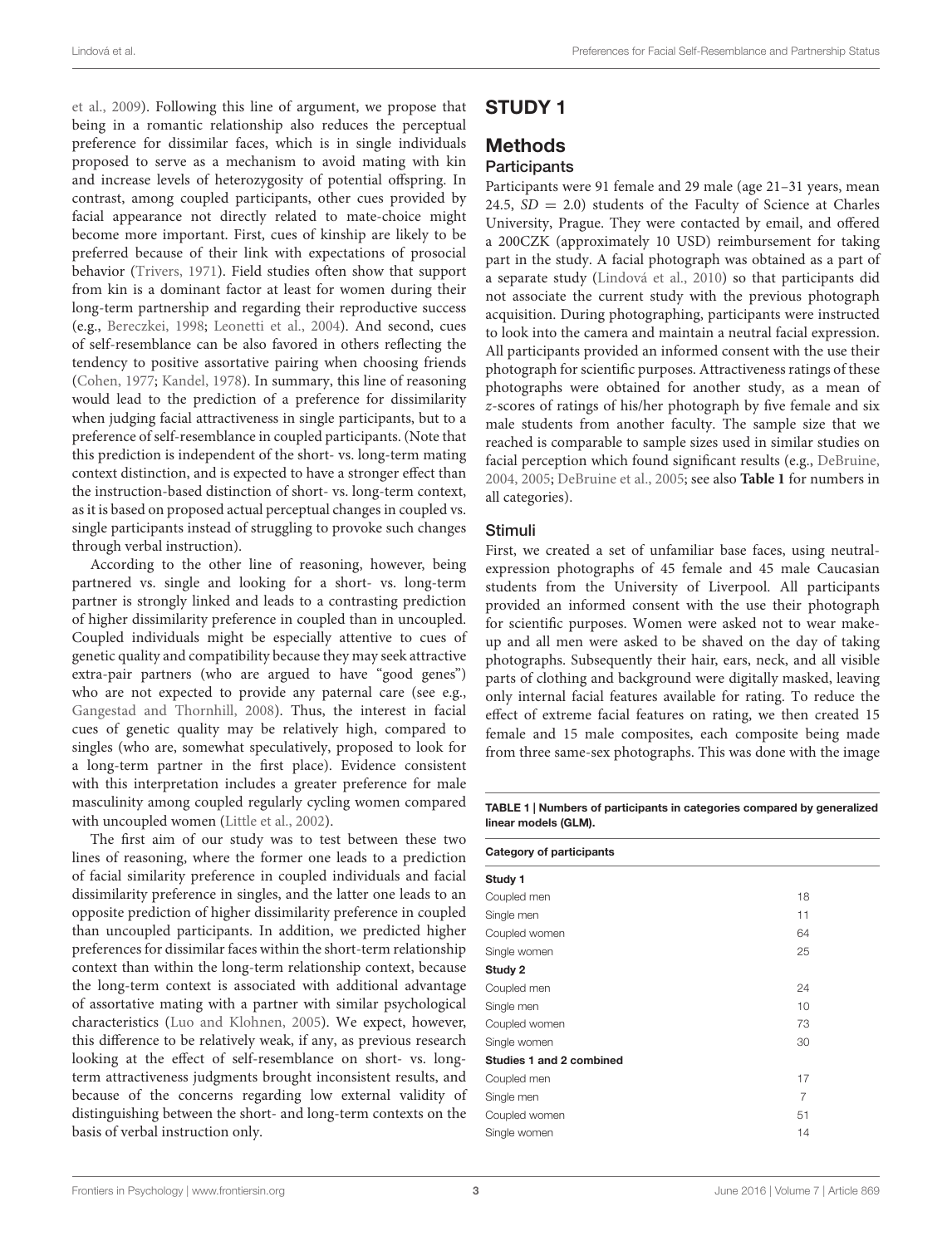manipulation software Psychomorph [\(Tiddeman et al.,](#page-11-13) [2001\)](#page-11-13) after delineating the shape of the face using 171 facial landmarks and combining the shape and texture of the pictures. Because we used only a small number of photographs for each composite, this process retained a highly realistic appearance in the target images (see **[Figure 1](#page-3-0)**).

The shape of each of the Czech participants' faces was also delineated in Psychomorph, using the same 171 facial landmarks as for the base faces. Subsequently, each participant's photograph was used to make shape-only transforms of the target composite faces. Shape-only transforms preserve the color information from the original target image, but focus on shape as a cue to genetic similarity. Shape-only transforms were used in several previous studies on self-resemblance and mate preferences [\(Penton-Voak](#page-11-5) [et al.,](#page-11-5) [1999;](#page-11-5) [DeBruine,](#page-10-6) [2004,](#page-10-6) [2005;](#page-10-15) [DeBruine et al.,](#page-10-13) [2005\)](#page-10-13). Transforms were made by calculating the shape differences between each participant's face and the same-sex composite faces. The "similar-transform" was made by applying 50% of this difference to the target composites. The "dissimilar-transform" was made by applying the reverse of this 50% difference to the composites. The resemblance/dissimilarity manipulation of 50% was chosen because it was considered to be too subtle to be noticed by the raters [\(DeBruine,](#page-10-15) [2005\)](#page-10-15). For each participant, 30 pairs of transforms were obtained, where each pair consisted of one "self-similar transform" and one "self-dissimilar transform" of the same target composite, and where 15 pairs were of the same-sex, and 15 of the opposite-sex, to the participant. Participants were unaware that the transforms had been made using their own face shape.

## Procedure

Each participant was provided with a personal login and password for the internet application where ratings were to be conducted, where they had access to a questionnaire and the specific set of photographs created for them (his/her selfresembling and dissimilar morphs). After logging in, participants were first asked to indicate whether or not they currently had a romantic partner.

The sets of 15 same-sex and 15 opposite-sex pairs of selfsimilar and self-dissimilar transforms were presented to each rater. Raters were asked to choose which of the two image versions they preferred (e.g., according to attractiveness) and also to indicate the strength of this preference from one of four options (perhaps more, slightly more, visibly more, much more; **[Figure 1](#page-3-0)**).

Verbal descriptions of short-term and long-term romantic relationships were used to provide a standardized context for attractiveness ratings. These were adapted from the study of [Little et al.](#page-10-30) [\(2007\)](#page-10-30). The two instructions for attractiveness ratings of the opposite-sex were as follows: "Choose the man/woman (according to the sex of rater) which you find more attractive for a short-term/long-term romantic relationship." The instructions for same-sex attractiveness ratings also had two variants: "Choose the man/woman (according to the sex of rater) which you think will be more attractive to the opposite sex" and: "Choose the man/woman (according to sex of rater) which you would prefer as your friend." To distract attention between subsequent ratings of attractiveness of the same targets in different contexts, we also asked raters to rate the trustworthiness of the targets ("Choose the man/woman which you find more trustworthy"). The final sequence of ratings was as follows: (1) opposite-sex targets, short-term attractiveness, (2) same-sex targets, trustworthiness, (3) opposite-sex targets, long-term attractiveness, (4) same-sex targets, attractiveness to the opposite sex, (5) opposite-sex targets, trustworthiness, (6) same-sex targets, preference as friends.

The experimental procedure conforms to the legislation of the Czech Republic and was approved by Institutional Review Board Charles University, Faculty of Sciences, and by the University of Liverpool Committee on Research Ethics.

## Statistical Analyzes

We calculated preference for self-resemblance by combining the two scales from the pair of transforms to form one 8-point scale, where the choice much more for the self-dissimilar-transform was assigned to point 1, the choice perhaps more for the selfdissimilar-transform was assigned to point 4, the choice perhaps more for the self-similar-transform was assigned to point 5, and the choice much more for the self-similar-transform was assigned to point 8 (remaining choices were assigned respective intermediate points). According to this procedure, an average



<span id="page-3-0"></span>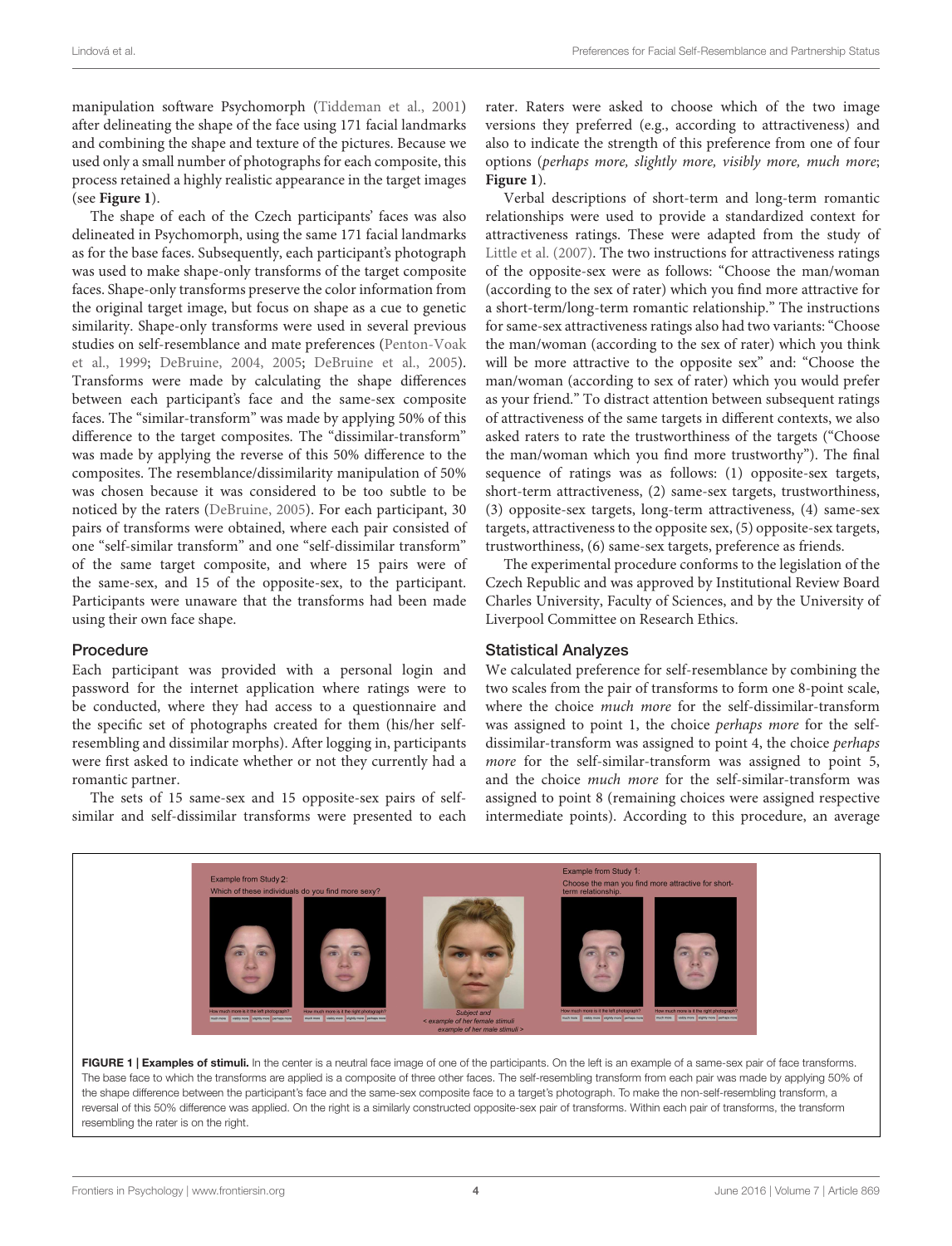score of 4.5 across all pairs would correspond to random choice between pairs of transforms.

To test the effect of sex and partnership status on selfresemblance preference, we performed a set of generalized linear models (GLM) in four attractiveness rating contexts (shortterm and long-term attractiveness for same-sex and opposite-sex faces) and two control rating contexts (trustworthiness for sameand opposite sex faces). In all models, we used as categorical predictors the sex of rater and their partnership status (for numbers of participants in all categories, see **[Table 1](#page-2-0)**) and the attractiveness of rater as a covariate. We controlled for the effect of rater attractiveness because coupled women raters were scored as having higher attractiveness than single women raters  $(t_{87} = -2.76, p = 0.007, 95\% \text{ CI } [-0.68, -0.11]; \text{ coupled and}$ single men did not differ in attractiveness:  $t_{27} = 0.13$ ,  $p = 0.90$ ,  $CI[-0.40, 0.45]$ .

Ratings (averaged for each rater) of each characteristic (attractiveness in long-term context, trustworthiness etc.) were additionally compared using one-sample t-tests against the criterion of 4.5 (random choice) to test the potential effect of self-resemblance on each particular rating.

All statistics were performed in SPSS 16.

# Results

Across the whole sample of raters, we found no overall preference for either self-resembling or self-dissimilar faces when rating same-sex and opposite-sex photographs in either one of the rating contexts (short-term/long-term attractiveness, trustworthiness; average ratings 4.45 to 4.49,  $t_{119} = -0.13$  to  $-0.64$ , all  $p > 0.61$ ). Attractiveness of rater had a positive effect on self-resemblance preference in one rating context, namely when rating same-sex images as they would be seen by the opposite sex  $(F_{1,113} = 7.87, p = 0.007, \eta^2 = 0.064).$ 

## Partnership Status

The effect of partnership status on self-resemblance preference was relatively stronger in the case of the ratings of shortterm attractiveness of opposite-sex photographs  $(F_{1,113} = 3.18,$  $p = 0.077$ ,  $\eta^2 = 0.027$ ). In contrast, partnership status and sex of participant had no significant effect on other ratings (all  $F_{1,113}$  < 2.5, all  $ps > 0.12$ ,  $\eta^2$  < 0.015).

Post hoc t-tests revealed that within the short-term attractiveness context, uncoupled raters tended to prefer dissimilar opposite-sex faces (mean rating = 4.20,  $t_{35} = -1.98$ ,  $p = 0.056$ , CI [-0.60, 0.01]), whereas coupled raters did not show either a preference for self-resemblance or dissimilarity in this context (4.57,  $t_{83} = 0.67$ ,  $p = 0.50$ , CI [-0.14, 0.27]).

## Short-Term vs. Long-Term Mating Context

To investigate this further, a repeated measures GLM was performed to test for a possible effect of the mating context (short-term vs. long-term) on self-resemblance preference in attractiveness ratings of opposite-sex photographs. As in previous GLM analyses, we controlled for sex, partnership status and attractiveness of rater. However, we found no effect of the mating context  $(F_{1,116} = 1.27, p = 0.26, \eta^2 = 0.011).$ 

# STUDY 2

In Study 1, we had participants rate preferences according to short-term vs. long-term relationship contexts, which is a method widely used in the human mate preferences literature (e.g., [Little et al.,](#page-10-30) [2007\)](#page-10-30). These two contexts tend to produce differences in expressed preferences. Whereas for short-term relationships physical attractiveness is the most valued mate characteristic by both men and women, and physical attraction the most likely reason to enter such a relationship, other characteristics play a relatively more important role in longterm relationships. Although men tend to consider physical attractiveness as relatively important in the long-term context, women value status and resources relatively more. In addition, both sexes rank kindness/warmth and intelligence among the two most important characteristics in long-term mates [\(Regan](#page-11-14) [and Berscheid,](#page-11-14) [1997;](#page-11-14) [Regan,](#page-11-15) [1998;](#page-11-15) [Buunk et al.,](#page-10-31) [2002;](#page-10-31) [Fletcher](#page-10-32) [et al.,](#page-10-32) [2004;](#page-10-32) [Li and Kenrick,](#page-10-33) [2006\)](#page-10-33). It is not known, however, whether people cross-culturally spontaneously make such a distinction or if, having been externally imposed by researchers, it might therefore be cognitively demanding for the participants, at least in cultures without a strong sexual hookup tradition [\(Garcia et al.,](#page-10-34) [2012\)](#page-10-34). In Study 2, we intended to circumvent the uncertainty connected with the use of verbal depictions of short- and long-term mating contexts by using instead specific adjectives that represent key preferences in these contexts. Thus we use the adjective "sexy" to represent the physical attractiveness preference within the short-term context, and "nice" 1 representing the kindness/warmth preference within the long-term context, and we also compare their use with the more classical verbal depiction used in Study 1. (In Czech, the adjectives "sexy" and "sympatický" were used.)

# Method

## **Participants**

The same target faces as in Study 1 were used. Raters from Study 1 also served as raters in Study 2, with some additional raters recruited. The total number of raters was 106 women and 33 men.

## Procedure and Stimuli

The experimental procedure was similar to Study 1, including rating instructions ("Choose the man/woman which you find more . . ."), scoring (choosing which of the two image versions they preferred and indicating strength of this preference), but raters judged according to the adjectives "sexy" and "nice" instead of the short-term and long-term mating context. As in Study 1, trustworthiness was also rated. The sequence of rating for both female and male raters was as follows: (1) female targets, sexy, (2) male targets, sexy, (3) female targets, nice, (4) male targets, nice, (5) female targets, trustworthy, (6) male targets, trustworthy.

## Statistical Analyzes

Scores for rated preferences were combined as in Study 1 (forming an 8-point scale of self-resemblance preference with the average of 4.5). As in Study 1, GLMs were performed for each rated characteristic to test the effect of sex and partnership status on self-resemblance preference. Again, attractiveness of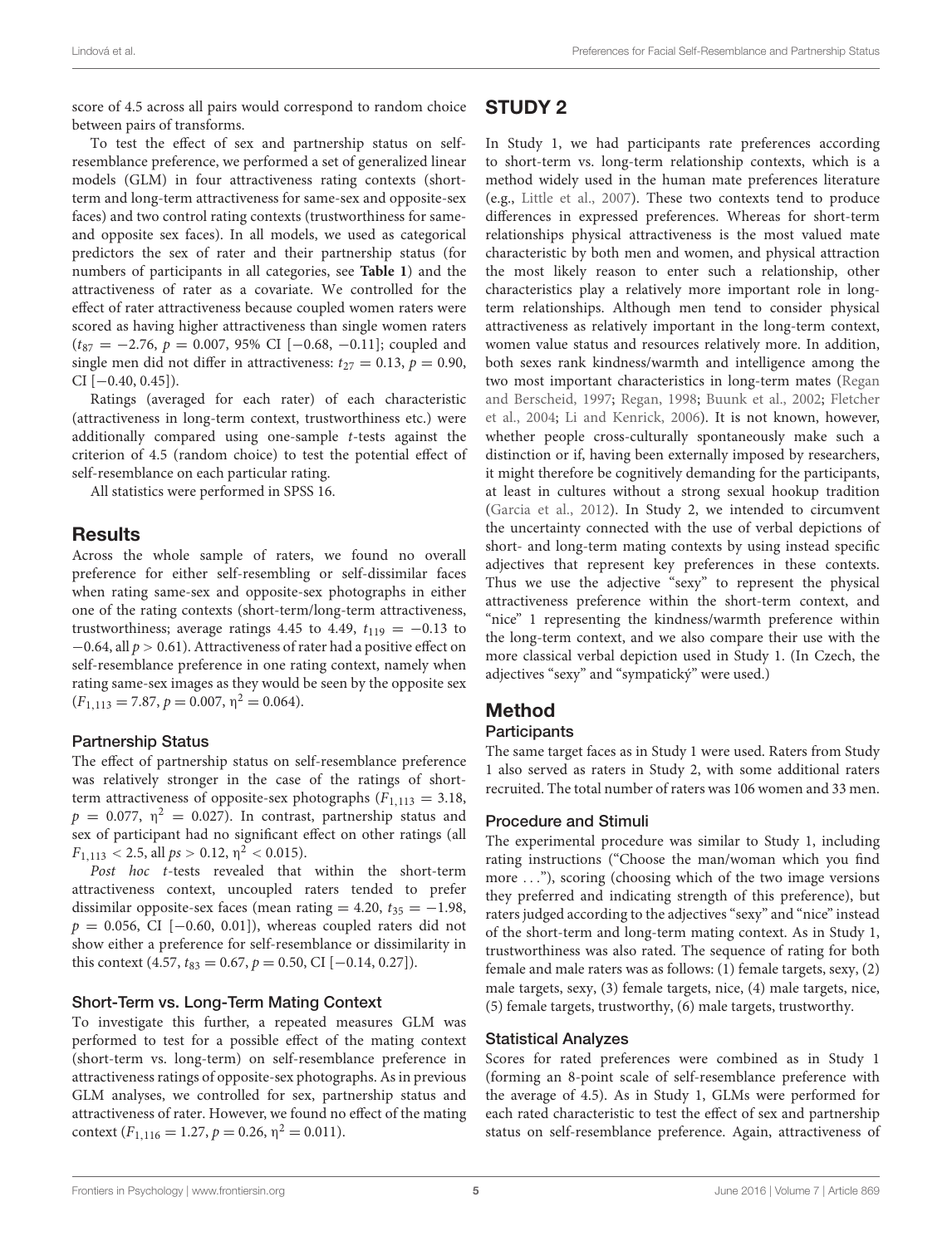rater had an effect on self-resemblance preference in some rating contexts, namely when rating sexiness of same-sex faces  $(F_{1,131} = 9.42, p = 0.003, \eta^2 = 0.067)$ , "nice" in oppositesex faces  $(F_{1,131} = 5.48, p = 0.021, \eta^2 = 0.040)$ , "nice" in same-sex faces ( $F_{1,132} = 7.23$ ,  $p = 0.008$ ,  $\eta^2 = 0.052$ ), and trustworthiness in opposite-sex faces  $(F_{1,132} = 6.47, p = 0.012,$  $\eta^2 = 0.047$ ). Therefore, attractiveness was included in the model. As in Study 1, t-tests were performed to compare ratings of each characteristic (sexiness, trustworthiness etc.) against the criterion of 4.5 (random choice).

# Results

Across the whole sample, self-resemblance had no significant effect on the ratings of how "sexy," "nice," and "trustworthy" the opposite or same-sex faces appeared: all average ratings were between 4.44 and 4.54 ( $t_{138} = -0.73$  to 0.67,  $p > 0.46$ ).

## Partnership Status

The effect of partnership status on self-resemblance preference in the context of sexiness ratings of opposite-sex photographs was not significant, although the effect was close to  $p = 0.05$  $(F_{1,132} = 3.27, p = 0.073, \eta^2 = 0.024)$ , but we found a significant effect of partnership status on self-resemblance preference when rating same-sex sexiness ( $F_{1,131} = 5.49$ ,  $p = 0.021$ ,  $\eta^2 = 0.040$ ). There was no effect of partnership status on self-resemblance preference in the context of ratings of how nice the opposite-sex  $(F_{1,131} = 2.36, p = 0.13, \eta^2 = 0.018)$  or same-sex person appears  $(F_{1,132} = 0.73, p = 0.39, \eta^2 = 0.006)$ . Sex of participants had no effect on self-resemblance preference.

Post hoc t-tests showed that single raters judged dissimilar opposite-sex faces as more sexy (mean rating 4.24,  $t_{39} = -2.05$ ,  $p = 0.047$ , CI [-0.51, 0.00]) than self-resembling oppositesex faces. They also rated dissimilar same-sex photographs as more sexy (mean = 4.11,  $t_{39} = -2.63$ ,  $p = 0.012$ , CI [-0.69, −0.09]) than self-resembling same-sex photographs. Scores for the sample of coupled participants did not differ from chance (4.58 and 4.58,  $t_{97} = 0.93$  and 0.80,  $ps = 0.35$  and 0.42, CI  $[-0.08, 0.26]$  and  $[-0.11, 0.26]$  for sexiness ratings of oppositeand same-sex faces, respectively).

## "Sexy" vs. "Nice" Rating Context

A repeated measures GLM was performed to test for a possible effect of the rated characteristic (sexy vs. nice) on selfresemblance preference in opposite-sex photographs, controlling for sex, partnership status and attractiveness of rater. We found no effect of the repeated measure rated characteristic  $(F_{1,131} = 0.01, p = 0.91, \eta^2 < 0.001)$ . Instead, partnership status was a significant predictor of the model ( $F_{1,131} = 3.90, p = 0.050$ ,  $\eta^2 = 0.029$ ).

## Combined Analysis of Studies 1 and 2

Finally, we combined corresponding ratings from each rater in both studies, excluding 28 raters who changed partnership status between the two ratings. The main aim of this analysis was to test if our new methodology used in Study 2, namely rating how "sexy" and "nice" a person appeared, produces different results when compared with the often used attractiveness rating in

verbally described hypothetic short-term or long-term contexts from Study 1.

We performed four GLM analyses with different pairs of repeated measures, namely (1) self-resemblance preference in short-term attractiveness ratings of opposite-sex faces (data from Study 1) and in opposite-sex sexiness ratings (data from Study 2), (2) self-resemblance preference in long-term attractiveness rating of opposite-sex faces (data from Study 1) and "nice" rating of opposite-sex faces (data from Study 2), (3) selfresemblance preference in attractiveness ratings of same-sex faces from the viewpoint of the opposite sex (data from Study 1) and same-sex sexiness rating (data from Study 2) and (4) self-resemblance preference when rating preference of samesex faces as possible friends (data from Study 1) and when rating how "nice" same-sex faces appear (data from Study 2). We found no effect of either repeated factor (all Fs between 0.02 and 0.95, all  $ps$  between 0.33 and 0.89) which suggests that there is no difference between ratings of sexiness and short-term attractiveness, or between ratings of how nice the face appears and long-term attractiveness. In three out of these four GLM models, partnership status showed a significant effect whereas no other factor or interaction was significant. In the first GLM model, with short-term attractiveness ratings of oppositesex faces and opposite-sex sexiness ratings entered as repeated measures and with the control factors sex of rater, partnership status, and attractiveness of rater, the effect of partnership status was significant ( $F_{1,85} = 5.35, p = 0.023, \eta^2 = 0.059;$ **[Figure 2](#page-6-0)**). In the second model, with the dependent repeated factor composed of the "nice" rating and long-term attractiveness rating of opposite-sex faces, partnership status was again a significant predictor ( $F_{1,83} = 4.00, p = 0.049, \eta^2 = 0.045;$ **[Figure 3](#page-6-1)**). A significant effect of partnership status was also found for ratings of same-sex attractiveness from the viewpoint of the other sex and same-sex sexiness rating ( $F_{1,83} = 5.54$ ,  $p = 0.021$ ,  $\eta^2 = 0.062$ ; [Figure 4](#page-7-0)). In all three models, singles preferred relatively higher facial dissimilarity than coupled participants. There was no effect of partnership status on self-resemblance preference for combined rating of preference of same-sex face as a possible friend and "nice" rating of same-sex face  $(F_{1,83} = 0.65,$  $p = 0.42$ ,  $\eta^2 = 0.008$ ; **[Figure 5](#page-7-1)**).

# **DISCUSSION**

We found that uncoupled participants, but not those in relationships, rate dissimilar faces as more attractive and sexy than self-resembling faces. Although the effects were significant only in Study 2, where the participants rated sexiness of the stimuli, and non-significant in Study 1 where they rated attractiveness in the short-term context, the analysis performed on the combined data from both studies revealed that there was no significant effect of study, indicating that the pattern of effects were consistent (i.e., not significantly different) across Studies 1 and 2. This combined analysis, which was more robust than the separate analyses in Studies 1 and 2, as it included a repeated measure of self-resemblance preference, also confirmed that dissimilarity was significantly more preferred by uncoupled than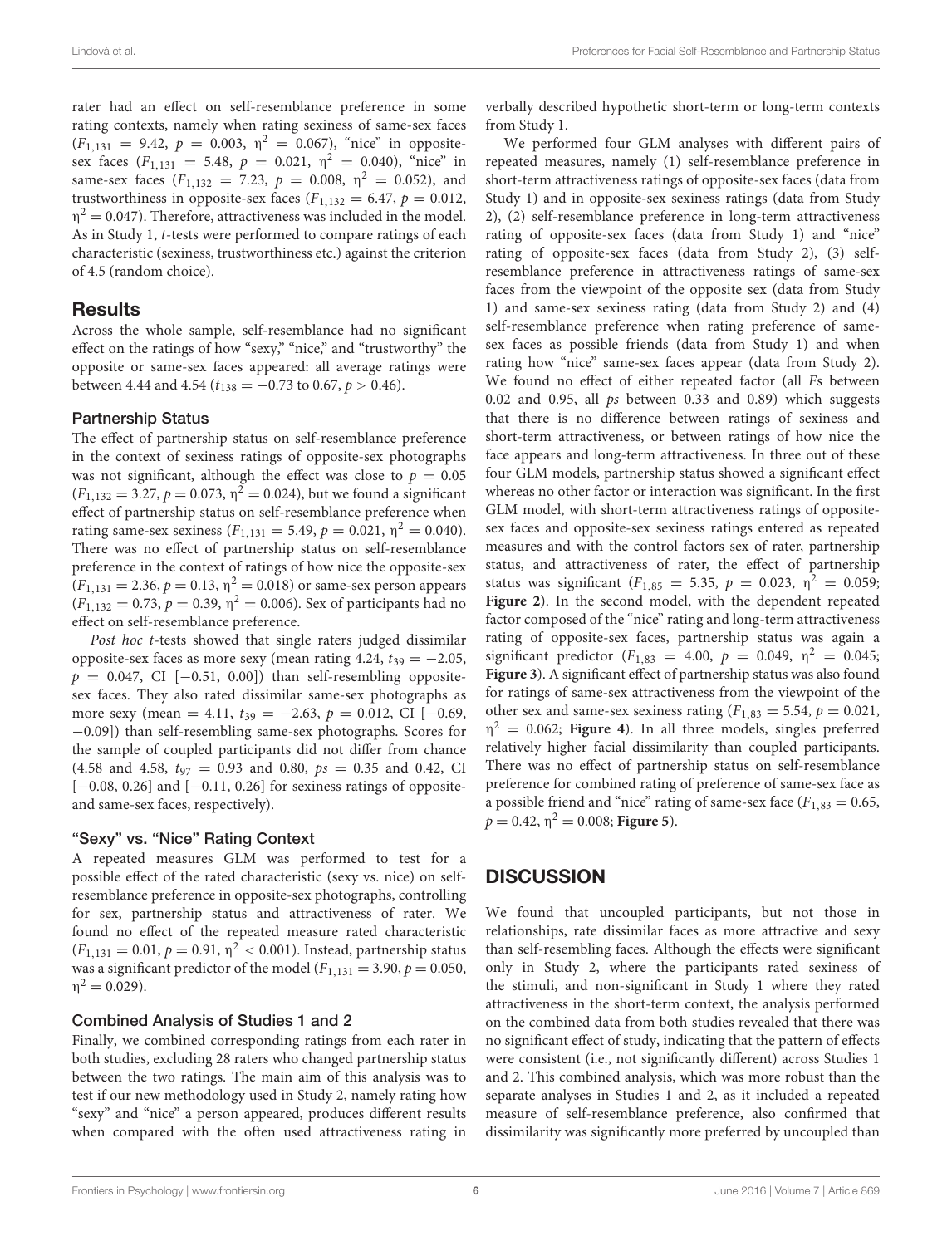

<span id="page-6-0"></span>(depicted by a horisontal line) means that the self transform was on average preferred over the non-self transform. Error bars represent 95% CI. EMM . . . Estimated Marginal Means.



<span id="page-6-1"></span>coupled participants. Both opposite-sex and same-sex dissimilar faces were rated as more sexy by uncoupled participants in Study 2.

Although the effect of self-resemblance was stronger for the short-term attractiveness, or sexiness ratings, a similar tendency to stronger dissimilarity preference in single compared to coupled participants was found for long-term attractiveness ratings or ratings of how nice the person appears. In fact, we found no significant effect of the short- vs. long-term attractiveness context description or "sexy" vs. "nice" rating on preference for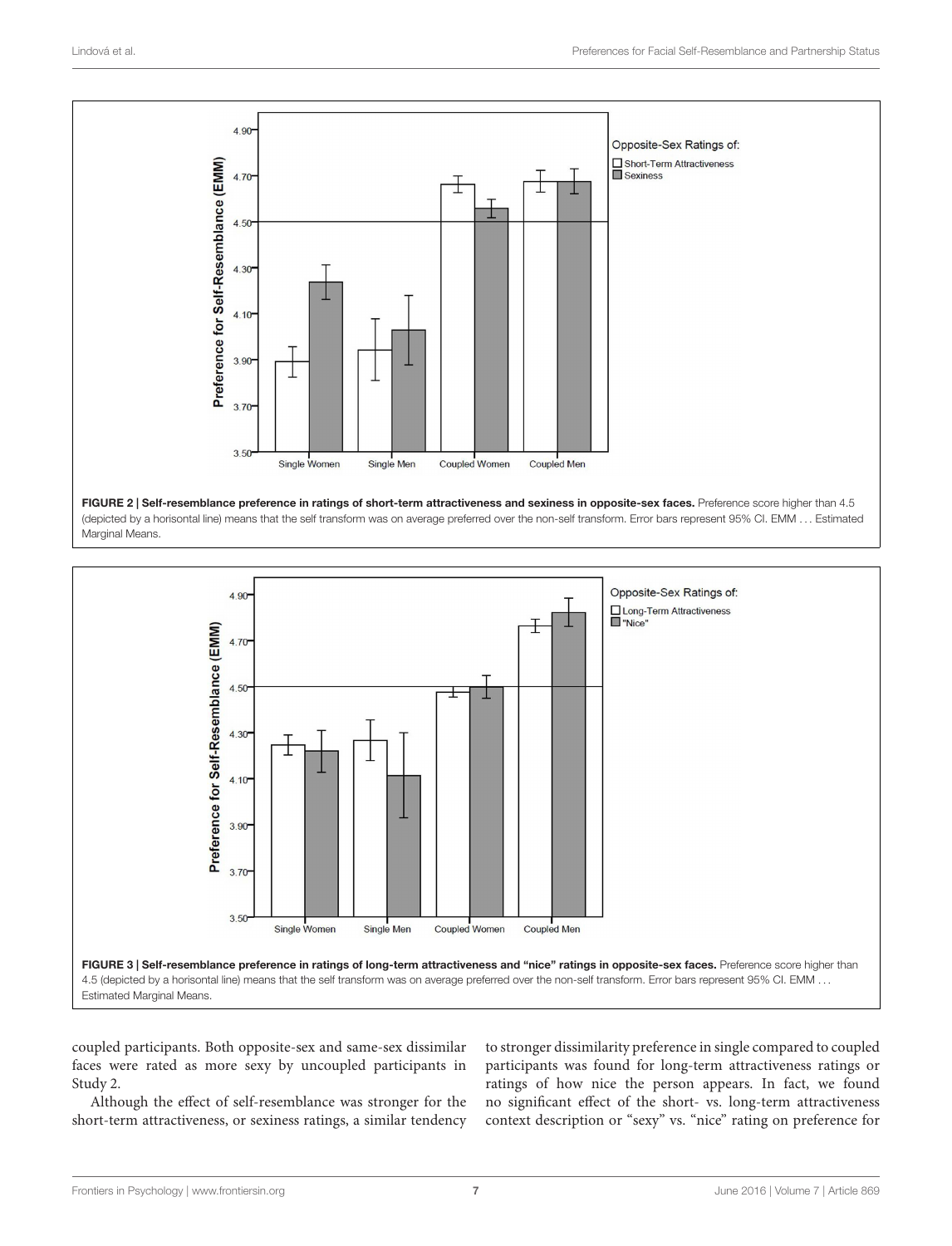

<span id="page-7-0"></span>represent 95% CI. EMM . . . Estimated Marginal Means.



<span id="page-7-1"></span>self-resemblance. We also found no significant effect of selfresemblance on trustworthiness ratings.

Our results are in line with the idea that preferences for dissimilarity might be stronger in single people who can be

expected to be more actively mate-searching for a partner, possibly as an adaptation to increase heterozygosity of potential offspring connected to greater viability of heterozygous offspring or avoidance of homozygosity for deleterious genes. In contrast,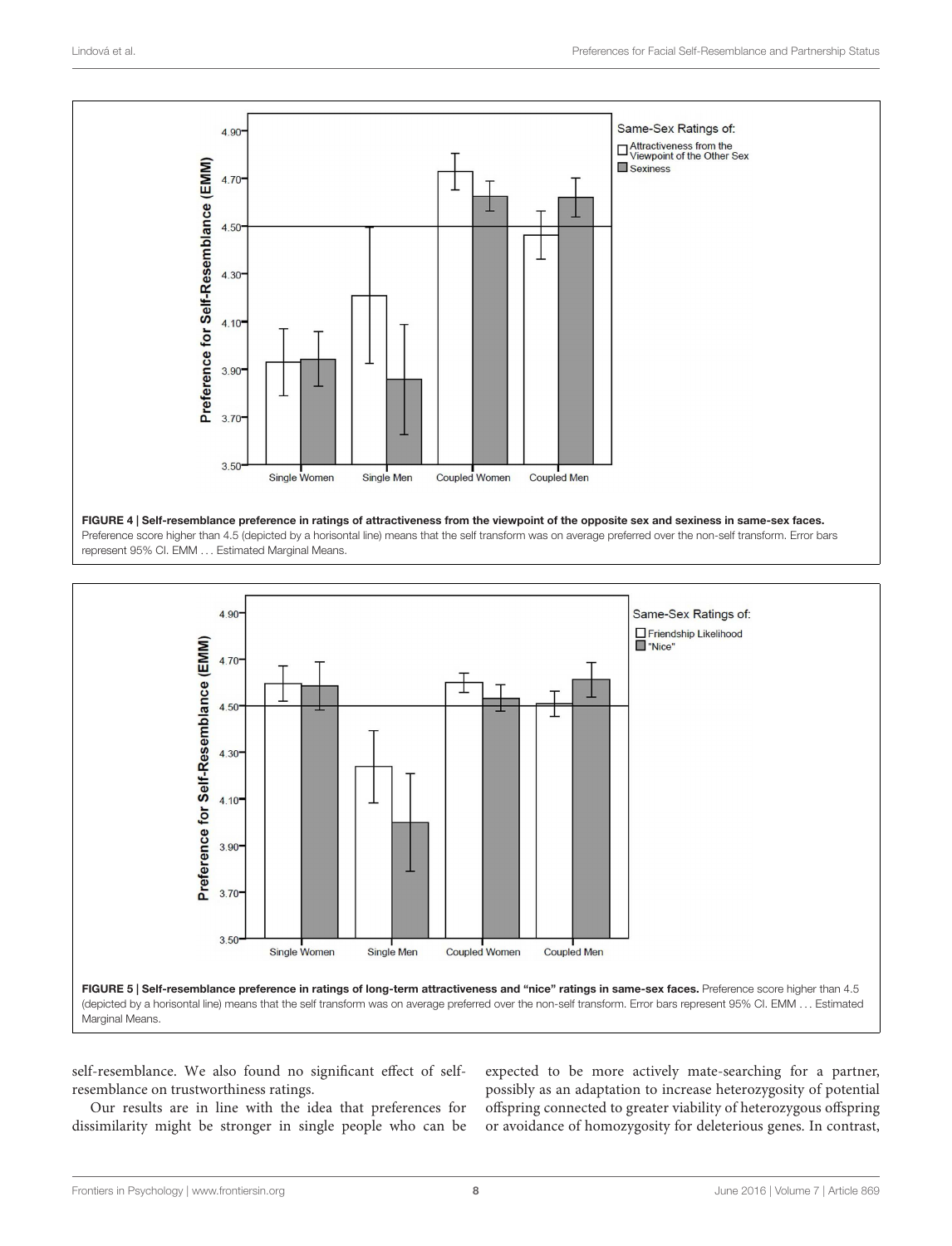this effect is diminished in coupled individuals, where other factors, such as potential kinship or friendship, may exert greater influence in facial judgments. Other studies have also found an effect of partnership status on perception of opposite-sex individuals, leading to the conclusion that coupled individuals seem to pay less attention to or derogate cues of sexual attractiveness in others compared to singles [\(Simpson et al.,](#page-11-12) [1986;](#page-11-12) [Miller,](#page-10-18) [1997;](#page-10-18) [Maner et al.,](#page-10-19) [2008;](#page-10-19) [Lundström and Jones-Gotman,](#page-10-22) [2009;](#page-10-22) [Karremans et al.,](#page-10-21) [2011;](#page-10-21) [Koranyi and Rothermund,](#page-10-20) [2012\)](#page-10-20). As a result, coupled participants are likely to pay relatively more attention to cues of kinship or psychological similarity, of which facial self-resemblance might serve as a marker. This can also be associated with several benefits, including increased kinship support and prosocial behavior from others [\(Hamilton,](#page-10-35) [1964;](#page-10-35) [Trivers,](#page-11-11) [1971;](#page-11-11) [Bereczkei,](#page-9-3) [1998\)](#page-9-3) or higher satisfaction in any kind of a dyad due to assortative pairing [\(Cohen,](#page-10-25) [1977;](#page-10-25) [Kandel,](#page-10-26) [1978\)](#page-10-26).

The possible mechanism in partnership status-related changes in facial preferences might involve testosterone levels. In general, testosterone is lower in coupled compared to single men [\(Booth](#page-9-4) [and Dabbs,](#page-9-4) [1993;](#page-9-4) [Gray et al.,](#page-10-36) [2002,](#page-10-36) [2004;](#page-10-37) [Burnham et al.,](#page-10-38) [2003\)](#page-10-38) and perhaps also women [\(van Anders and Goldey,](#page-11-16) [2010\)](#page-11-16), being commonly interpreted as the result of higher intra- and intersex competition in singles and stronger bond maintenance in coupled people [\(van Anders and Watson,](#page-11-17) [2006\)](#page-11-17). This is in good accord with our interpretation of the perceptual difference between single and coupled participants, where the former pay more attention to cues of attractiveness in faces of others, whereas the latter are more attentive to cues of kinship, prosociality, or social support.

The alternative hypothesis based on the assumption that coupled individuals are more likely to look for short-term extra pair partners, where cues of genetic compatibility including dissimilar appearance are considered to play a greater role, and therefore, they should prefer dissimilar faces, was not supported in our sample of participants. Future studies should test how our results can be generalized. It is still possible that coupled participants with higher extra-pair sexual interest, e.g., formally committed older adults, would show higher preferences for dissimilarity. Instead, it is likely that our sample of coupled students in their twenties often find themselves in a romantic relationship characterized by romantic love, which promotes commitment by motivating approach toward an intimate partner and countervails feelings of desire for others [\(Gonzaga et al.,](#page-10-39) [2001\)](#page-10-39).

Contrary to a previous study [\(DeBruine,](#page-10-15) [2005\)](#page-10-15), we found no effect of the short- vs. long-term attractiveness context description. Neither did we find an effect of ratings of "sexy" vs. "nice" on preference for self-resemblance in opposite-sex faces. The effect of short vs. long-term mating context might not be strong as this task might be cognitively demanding and perhaps of low ecological validity. As argued by [van](#page-11-16) [Anders and Goldey](#page-11-16) [\(2010\)](#page-11-16), people (at least in early adulthood) relatively constantly pursue a competitive or bond maintenance behavioral strategy rather than switch between them. The study of [Garcia and Reiber](#page-10-40) [\(2008\)](#page-10-40) who found that although almost 2/3 of college students have engaged in a hook-up, 1/2 of them were motivated by the intention of initiating a traditional

romantic relationship, can serve as indirect evidence. In addition, differences between our findings and those of [DeBruine](#page-10-15) [\(2005\)](#page-10-15) might be related to differences in methodology used to create composite faces between the two studies. As in the majority of previous studies, [DeBruine](#page-10-15) [\(2005\)](#page-10-15) used composite images made from a relatively large number of faces, specifically, composites of 20 people of a given sex and ethnicity. Such composites are normally average, symmetrical, and attractive, and thus they form a rather specific set of target faces where self-resemblance might have a somewhat different effect from that on a sample of more widely varying individual faces. In real life, however, we perceive faces that are indeed highly variable in their morphology and texture, and where specific traits (such as, for example, cues of self-resemblance) can be more difficult to identify. In our study, we used composites drawn from only three images, which arguably produced more distinctive images and may have altered the accessibility of the task.

The new form of instructions that we used in Study 2, namely rating how "sexy" and "nice" a person appeared instead of rating attractiveness in verbally described hypothetic shortterm or long-term contexts, led to a very similar pattern of results as the more typical method used in Study 1, at least regarding opposite-sex faces. However, a significant effect of partnership status on self-dissimilarity preference was found for ratings of sexiness of same-sex faces in Study 2, but not for the analogical rating in Study 1 where participants were instructed to rate attractiveness of same-sex faces from the viewpoint of the opposite sex (the effect in Study 1 was not significant). This might be considered as evidence for the suitability of the adjective 'sexy' for studies which employ ratings of sexual attractiveness of either opposite- or same-sex faces. Unlike the verbal descriptions, adjectives may be more easily used with same-sex photographs, and the associated rating task may more likely reflect the intuitive situation of evaluating one's own characteristics within the mating market in which the individual exists. In a similar way to how uncoupled individuals were argued to be more sensitive to attractiveness cues in potential mates, they can be expected to be more sensitive to the cues of attractiveness of same sex individuals as potential rivals. Consequently, the effect of self-resemblance on attractiveness judgments of individuals of the same-sex might be explained by jealousy and derogation (devaluation of the attributes of a rival, [Buss and Dedden,](#page-10-41) [1990\)](#page-10-41), wherein self-resembling same-sex persons are rated as less attractive. This is because people tend to derogate attractiveness of potential rivals who are similar to them as they represent a stronger threat to the distinctiveness of the individual to potential partners [\(Broemer and Diehl,](#page-10-42) [2004\)](#page-10-42).

Finally, we have not confirmed the previously found effect of self-resemblance on trustworthiness ratings [\(DeBruine,](#page-10-43) [2002,](#page-10-43) [2005;](#page-10-15) [Hancock and DeBruine,](#page-10-44) [2003\)](#page-10-44). This effect again could have been missed in our study by rating of real-looking photographs instead of composites, but there were also other differences between her study and ours. [DeBruine](#page-10-43) [\(2002\)](#page-10-43) used photographs which she transformed either regarding shape or shape and color, rather than shape only, and she used measurements of real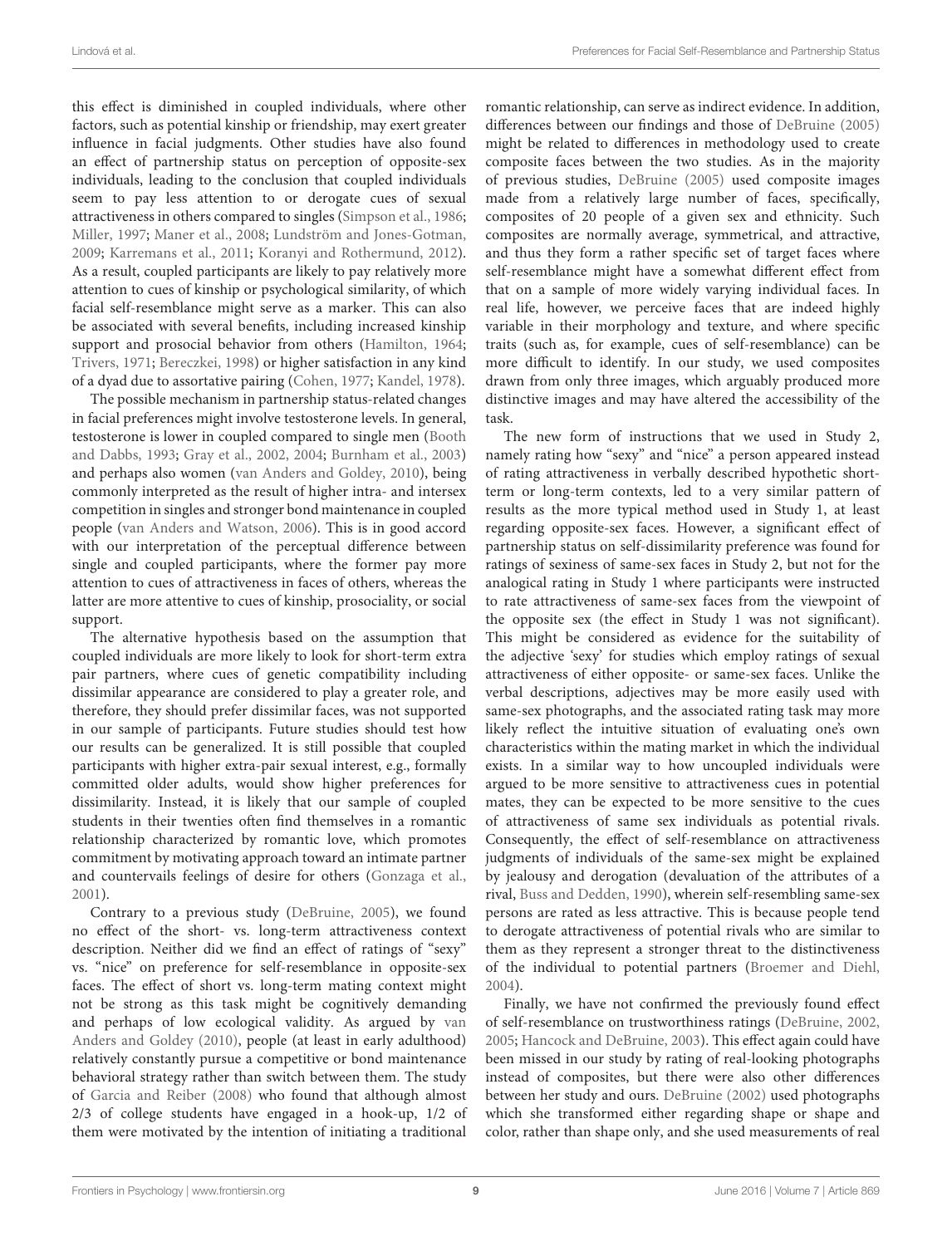behavior instead of reported preferences. The significant effect of self-resemblance that she reports may have been elicited as a result of this highly realistic rating situation. It is possible that when explicitly instructed to rate trustworthiness, the subjects tend more to base their judgment on common stereotypes about what trustworthy people look like and do not judge according to their individual propensity to cooperate with such a person, which would probably be more influenced by kinship cues.

# LIMITATIONS OF STUDY

We had a relatively low number of raters in some categories which could have limited the chances of observing an effect of sex of participant. However, our main result, the effect of partnership status on self-resemblance preference, is not affected by this limitation as it remains significant both including and excluding sex of participant in the model. We also used a commonly used, but somewhat limited, morphing procedure where only the shape of the face was modified to increase or decrease resemblance with the rater. Future studies that additionally use morphing of texture, eye color and pigmentation might test relative contributions of such cues on similarity preferences. Future research should also focus more closely on the qualities of raters' partnerships. It is possible that the level of commitment or relationship satisfaction could influence preferences for selfresemblance.

We further found that attractiveness of the raters had significant effects in our study. As [Kocsor et al.](#page-10-8) [\(2011\)](#page-10-8) show, attractiveness (other-rated) is preferred more strongly than either self-resemblance or dissimilarity. Moreover, transforming a face to resemble an attractive person apparently makes the transform more attractive. Therefore attractive raters tend to prefer selfresembling faces, primarily in the case of same-sex transforms, and the opposite is true for non-attractive raters. Moreover, we found in Study 1 that women's, but not men's, attractiveness was also related to partnership status, which could have lead to false positive results. However, after including raters' attractiveness in the models, the effect of relationship status on self-resemblance preferences still remained significant.

# **CONCLUSION**

Our results provide evidence for a shift in attractiveness perceptions of opposite- and same-sex faces associated with partnership status. More specifically, dissimilar faces are rated

# **REFERENCES**

- <span id="page-9-3"></span>Bereczkei, T. (1998). Kinship network, direct childcare, and fertility among Hungarians and Gypsies. Evol. Hum. Behav. 19, 283–298. doi: 10.1016/S1090- 5138(98)00027-0
- <span id="page-9-0"></span>Bereczkei, T., Gyuris, P., Koves, P., and Bernath, L. (2002). Homogamy, genetic similarity, and imprinting; parental influence on mate choice preferences. Pers. Indiv. Differ. 33, 677–690. doi: 10.1016/S0191-8869(01)00182-9

as more attractive and sexy by uncoupled participants, but this dissimilarity preference is not apparent in coupled participants. We argue that the possible cause of such a shift is that attractiveness perception mechanisms tuned to preference for genetically suitable partners may be suppressed during romantic relationships, when preferences for more self-resembling faces are relatively important, perhaps triggered by affiliation to bearers of kinship cues.

Perceptual changes associated with the partnership status are yet to be extensively studied to learn more about all the social domains they might affect and the biological mechanisms involved. In addition to those researchers interested in cognitive and perceptual psychological processes underlying facial judgments, the topic may also be of importance within the applied psychological sciences. For example, as uncoupled young people were found to avoid kinship cues, our findings might have utility in explaining other social phenomena such as parent and adolescent disaffection.

Our modified methodology, where participants rated how "sexy" and "nice" a person appeared, generated a similar pattern of results to rating attractiveness in verbally described hypothetical short-term or long-term contexts. We then recommended that ratings of "sexy" and "nice" can be used in future research when researchers intend to compare rating of both other-sex and same-sex photographs.

# AUTHOR CONTRIBUTIONS

Conceived and designed the experiments: JF, JH, ASL, SCR, and JL. Performed the experiments: JL, AR, ASL, and JF. Analyzed the data: JL, JF, and JH . Wrote the paper: JL, JH, and SCR. All authors listed approved the work for publication.

# ACKNOWLEDGMENT

This publication was supported by The Ministry of Education, Youth and Sports - Institutional Support for Longterm Development of Research Organizations - Charles University, Faculty of Humanities (Charles Univ, Fac Human 2015). JL, JF, and JH are supported by the Charles University Research Centre (UNCE No. 204004). AL is supported by a Royal Society University Research Fellowship. JH is supported by the Czech Science Foundation (16-03899S). This publication was supported by the project "National Institute of Mental Health (NIMH-CZ)", grant number ED2.1.00/03.0078 and the European Regional Development Fund.

<span id="page-9-1"></span>Bereczkei, T., Gyuris, P., and Weisfeld, G. E. (2004). Sexual imprinting in human mate choice. Proc. R. Soc. Lond. B 271, 1129–1134. doi: 10.1098/rspb.2003. 2672

- <span id="page-9-4"></span>Booth, A., and Dabbs, J. M. (1993). Testosterone and mens' marriages. Soc. Forces 72, 463–477. doi: 10.1093/sf/72.2.463
- <span id="page-9-2"></span>Bressan, P., and Zucchi, G. (2009). Human kin recognition is self- rather than family-referential. Biol. Lett. 5, 336–0338. doi: 10.1098/rsbl.2008. 0789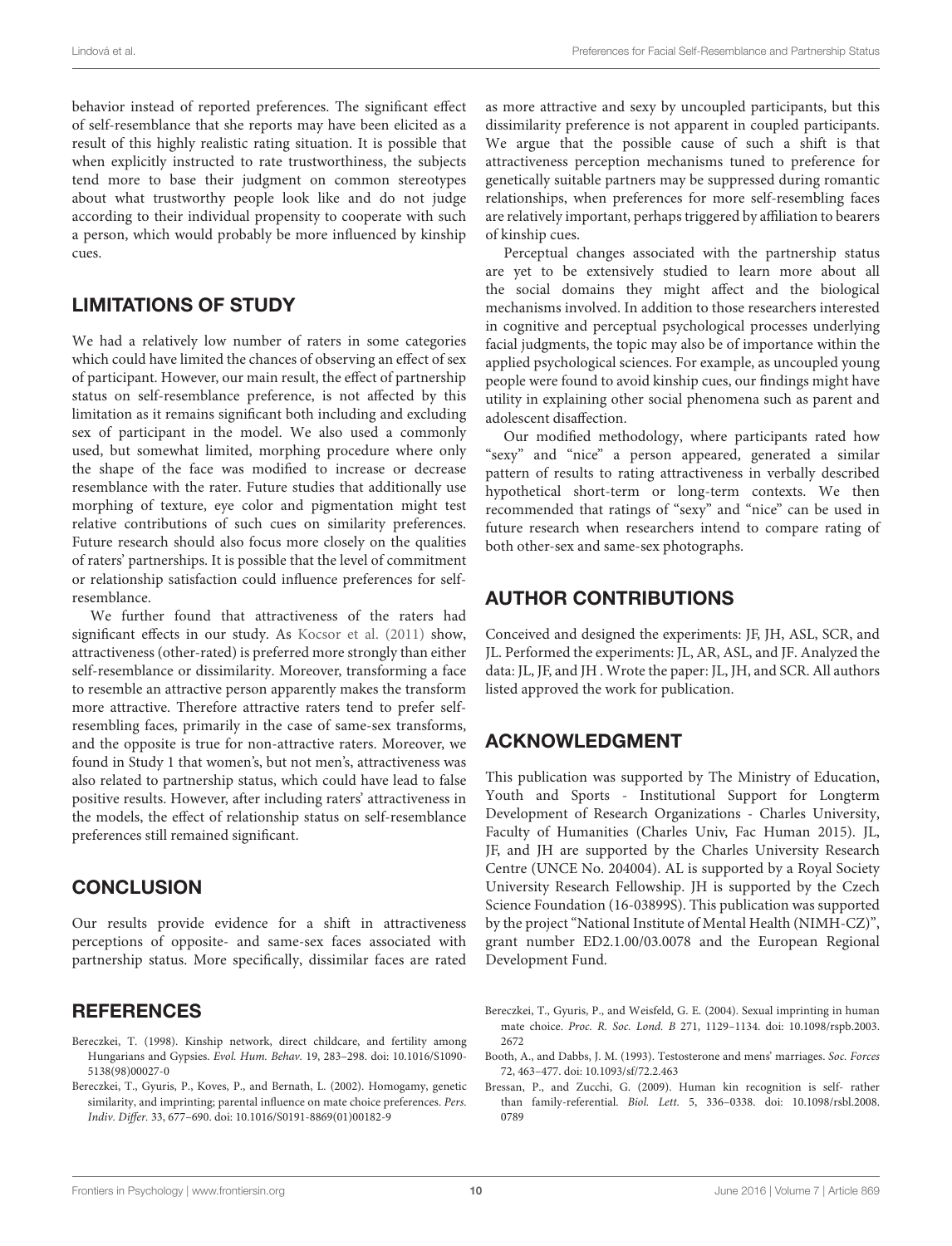- <span id="page-10-42"></span>Broemer, P., and Diehl, M. (2004). Romantic jealousy as a social comparison outcome: when similarity stings. J. Exp. Soc. Psychol. 40, 393–400. doi: 10.1016/j.jesp.2003.08.002
- <span id="page-10-0"></span>Brown, J. L. (1997). A theory of mate choice based on heterozygosity. Behav. Ecol. 8, 60–65. doi: 10.1016/S0065-3454(07)37005-8
- <span id="page-10-38"></span>Burnham, T. C., Chapman, J. F., Gray, P. B., McIntyre, M. H., Lipson, S. F., and Ellison, P. T. (2003). Men in committed, romantic relationships have lower testosterone. Horm. Behav. 44, 119–122. doi: 10.1016/S0018-506X(03)00125-9
- <span id="page-10-41"></span>Buss, D. M., and Dedden, L. A. (1990). Derogation of competitors. J. Soc. Pers. Relat. 7, 395–422. doi: 10.1177/0265407590073006
- <span id="page-10-5"></span>Buston, P. M., and Emlen, S. T. (2003). Cognitive processes underlying human mate choice: the relationship between self-perception and mate preference in Western society. Proc. Natl. Acad. Sci. U.S.A. 100, 8805–8810. doi: 10.1073/pnas.1533220100
- <span id="page-10-31"></span>Buunk, B. P., Dijkstra, P., Fetchenhauer, D., and Kenrick, D. T. (2002). Age and gender differences in mate selection criteria for various involvement levels. Pers. Relationship 9, 271–278. doi: 10.1111/1475-6811.00018
- <span id="page-10-25"></span>Cohen, J. M. (1977). Sources of peer group homogeneity. Soc. Educ. 50, 227–241. doi: 10.2307/2112497
- <span id="page-10-17"></span>Confer, J. C., Perilloux, C., and Buss, D. M. (2010). More than just a pretty face: men's priority shifts toward bodily attractiveness in short-term versus long-term mating contexts. Evol. Hum. Behav. 31, 348–353. doi: 10.1016/j.evolhumbehav.2010.04.00
- <span id="page-10-43"></span>DeBruine, L. M. (2002). Facial resemblance enhances trust. Proc. R. Soc. Lond. B 269, 1307–1312. doi: 10.1098/rspb.2002.2034
- <span id="page-10-6"></span>DeBruine, L. M. (2004). Facial resemblance increases the attractiveness of samesex faces more than other-sex faces. Proc. R. Soc. Lond. B 271, 2085–2090. doi: 10.1098/rspb.2004.2824
- <span id="page-10-15"></span>DeBruine, L. M. (2005). Trustworthy but not lust-worthy: context-specific effects of facial resemblance. Proc. R. Soc. Lond. B 272, 919–922. doi: 10.1098/rspb.2004.3003
- <span id="page-10-13"></span>DeBruine, L. M., Jones, B. C., and Perrett, D. I. (2005). Women's attractiveness judgments of self-resembling faces change across the menstrual cycle. Horm. Behav. 47, 379–383. doi: 10.1016/j.yhbeh.2004.11.006
- <span id="page-10-7"></span>DeBruine, L. M., Jones, B. C., Watkins, C. D., Roberts, S. C., Little, A. C., Smith, F. G., et al. (2011). Opposite-sex siblings decrease attraction, but not prosocial attributions, to self-resembling opposite-sex faces. Proc. Natl. Acad. Sci. U.S.A. 108, 11710–11714. doi: 10.1073/pnas.1105919108
- <span id="page-10-32"></span>Fletcher, G. J. O., Tither, J. M., O'Loughlin, C., Friesen, M., and Overall, N. (2004). Warm and homely or cold and beautiful? Sex differences in trading off traits in mate selection. Pers. Soc. Psychol. B. 30, 659–672. doi: 10.1177/0146167203262847
- <span id="page-10-14"></span>Gangestad, S. W., and Simpson, J. A. (2000). The evolution of human mating: trade-off and strategic pluralism. Behav. Brain Sci. 23, 573–587. doi: 10.1017/S0140525X0000337X
- <span id="page-10-27"></span>Gangestad, S. W., and Thornhill, R. (2008). Human oestrus. Proc. R. Soc. Lond. B 275, 991–1000. doi: 10.1098/rspb.2007.1425
- <span id="page-10-40"></span>Garcia, J. R., and Reiber, C. (2008). Hook-up behavior: a biopsychosocial perspective. J. Soc. Evol. Cult. Psychol. 2:192. doi: 10.1037/h0099345
- <span id="page-10-34"></span>Garcia, J. R., Reiber, C., Massey, S. G., and Merriwether, A. M. (2012). Sexual hookup culture: a review. Rev. Gen. Psychol. 16:161. doi: 10.1037/a0027911
- <span id="page-10-39"></span>Gonzaga, G. C., Keltner, D., Londahl, E. A., and Smith, M. D. (2001). Love and the commitment problem in romantic relations and friendship. J. Pers. Soc. Psychol. 81:247. doi: 10.1037/0022-3514.81.2.247
- <span id="page-10-37"></span>Gray, P. B., Chapman, J. F., Burnham, T. C., McIntyre, M. H., Lipson, S. F., and Ellison, P. T. (2004). Human male pair bonding and testosterone. Hum. Nat. Int. Bios. 15, 119–131. doi: 10.1007/s12110-004-1016-6
- <span id="page-10-36"></span>Gray, P. B., Kahlenberg, S. M., Barrett, E. S., Lipson, S. F., and Ellison, P. T. (2002). Marriage and fatherhood are associated with lower testosterone in males. Evol. Hum. Behav. 23, 193–201. doi: 10.1016/S1090-5138(01)00101-5
- <span id="page-10-9"></span>Griffiths, R. W., and Kunz, P. R. (1973). Assortative mating: a study of physiognomic homogamy. Biodemogr. Soc. Biol. 20, 448–453. doi: 10.1080/19485565.1973.9988075
- <span id="page-10-35"></span>Hamilton, W. D. (1964). The genetical evolution of social behaviour. II. J. Theor. Biol. 7, 1–16. doi: 10.1016/0022-5193(64)90039-6
- <span id="page-10-44"></span>Hancock, P. J., and DeBruine, L. M. (2003). What's a face worth: noneconomic factors in game playing. Behav. Brain Sci. 26, 162–163. doi: 10.1017/S0140525X03320059
- <span id="page-10-1"></span>Havlicek, J., and Roberts, S. C. (2009). MHC-correlated mate choice in humans: a review. Psychoneuroendocrinology 34, 497–512. doi: 10.1016/j.psyneuen.2008.10.007
- <span id="page-10-10"></span>Hinsz, V. B. (1989). Facial resemblance in engaged and married couples. J. Soc. Pers. Relat. 6, 223–229. doi: 10.1177/026540758900600205
- <span id="page-10-26"></span>Kandel, D. B. (1978). Homophily, selection, and socialization in adolescent friendships. Am. J. Soc. 84, 427–436. doi: 10.1086/226792
- <span id="page-10-21"></span>Karremans, J. C., Dotsch, R., and Corneille, O. (2011). Romantic relationship status biases memory of faces of attractive opposite-sex others: evidence from a reverse-correlation paradigm. Cognition 121, 422–426. doi: 10.1016/j.cognition.2011.07.008
- <span id="page-10-4"></span>Keller, M. C., Thiessen, D., and Young, R. K. (1996). Mate assortment in dating and married couples. Pers. Indiv. Differ. 21, 217–221. doi: 10.1016/0191- 8869(96)00066-9
- <span id="page-10-11"></span>Klohnen, E. C., and Mendelsohn, G. A. (1998). Partner selection for personality characteristics: a couple-centered approach. Pers. Soc. Psychol. B. 24, 268–278. doi: 10.1177/0146167298243004
- <span id="page-10-8"></span>Kocsor, F., Rexneki, R., Juhasz, S., and Bereczkei, T. (2011). Preference for facial self-resemblance and attractiveness in human mate choice. Arch. Sex. Behav. 40, 1263–1270. doi: 10.1007/s10508-010-9723-z
- <span id="page-10-20"></span>Koranyi, N., and Rothermund, K. (2012). When the grass on the other side of the fence doesn't matter: reciprocal romantic interest neutralizes attentional bias towards attractive alternatives. J. Exp. Soc. Psychol. 48, 186–191. doi: 10.1016/j.jesp.2011.06.012
- <span id="page-10-24"></span>Leonetti, D. L., Nath, D. C., Hemam, N. S., and Neill, D. B. (2004). Do women really need marital partners for support of their reproductive success? The case of the matrilineal Khasi of NE India. Res. Econ. Anthropol 23, 151–174. doi: 10.1016/S0190-1281(04)23006-2
- <span id="page-10-33"></span>Li, N. P., and Kenrick, D. T. (2006). Sex similarities and differences in preference for short-term mates: what, whether and why. J. Pers. Soc. Psychol. 90, 468–489. doi: 10.1037/0022-3514.90.3.468
- <span id="page-10-29"></span>Lindová, J., Kubìna, A. A., Šturcová, H., Křivohlavá, R., Novotná, M., Rubešová, A., et al. (2010). Pattern of money allocation in experimental games supports the stress hypothesis of gender differences in Toxoplasma gondii-induced behavioural changes. Folia Parasit 57, 136–142. doi: 10.14411/fp.2010.017
- <span id="page-10-16"></span>Little, A. C., Burriss, R. P., Jones, B. C., DeBruine, L. M., and Caldwell, C. A. (2008). Social influence in human face preference: men and women are influenced more for long-term than short-term attractiveness decisions. Evol. Hum. Behav. 29, 140–146. doi: 10.1016/j.evolhumbehav.2007.11.007
- <span id="page-10-3"></span>Little, A. C., Burt, D. M., and Perrett, D. I. (2006). Assortative mating for perceived facial personality traits. Pers. Indiv. Differ. 40, 973–984. doi: 10.1016/j.paid.2005.09.016
- <span id="page-10-30"></span>Little, A. C., Cohen, D. L., Jones, B. C., and Belsky, J. (2007). Human preferences for facial masculinity change with relationship type and environmental harshness. Behav. Ecol. Sociobiol. 61, 967–973. doi: 10.1007/s00265-006-0325-7
- <span id="page-10-28"></span>Little, A. C., Jones, B. C., Penton-Voak, I. S., Burt, D. M., and Perrett, D. I. (2002). Partnership status and the temporal context of relationships influence human female preferences for sexual dimorphism in male face shape. Proc. R. Soc. Lond. B 269, 1095–1100. doi: 10.1098/rspb.2002.1984
- <span id="page-10-22"></span>Lundström, J. N., and Jones-Gotman, M. (2009). Romantic love modulates women's identification of men's body odors. Horm. Behav. 55, 280–284. doi: 10.1016/j.yhbeh.2008.11.009
- <span id="page-10-12"></span>Luo, S., and Klohnen, E. C. (2005). Assortative mating and marital quality in newlyweds: a couple-centered approach. J. Pers. Soc. Psychol. 88:304. doi: 10.1037/0022-3514.88.2.304
- <span id="page-10-23"></span>Maner, J. K., Gailliot, M. T., and Miller, S. L. (2009). The implicit cognition of relationship maintenance: inattention to attractive alternatives. J. Exp. Soc. Psychol. 45, 174–179. doi: 10.1016/j.jesp.2008.08.002
- <span id="page-10-19"></span>Maner, J. K., Rouby, D. A., and Gonzaga, G. C. (2008). Automatic inattention to attractive alternatives: the evolved psychology of relationship maintenance. Evol. Hum. Behav. 29, 343–349. doi: 10.1016/j.evolhumbehav.2008. 04.003
- <span id="page-10-18"></span>Miller, R. S. (1997). Inattentive and contented: relationship commitment and attention to alternatives. J. Pers. Soc. Psychol. 73, 758–766. doi: 10.1037/0022- 3514.73.4.758
- <span id="page-10-2"></span>Penn, D. J. (2002). The scent of genetic compatibility: sexual selection and the major histocompatibility complex. Ethology 108, 1–21. doi: 10.1046/j.1439- 0310.2002.00768.x